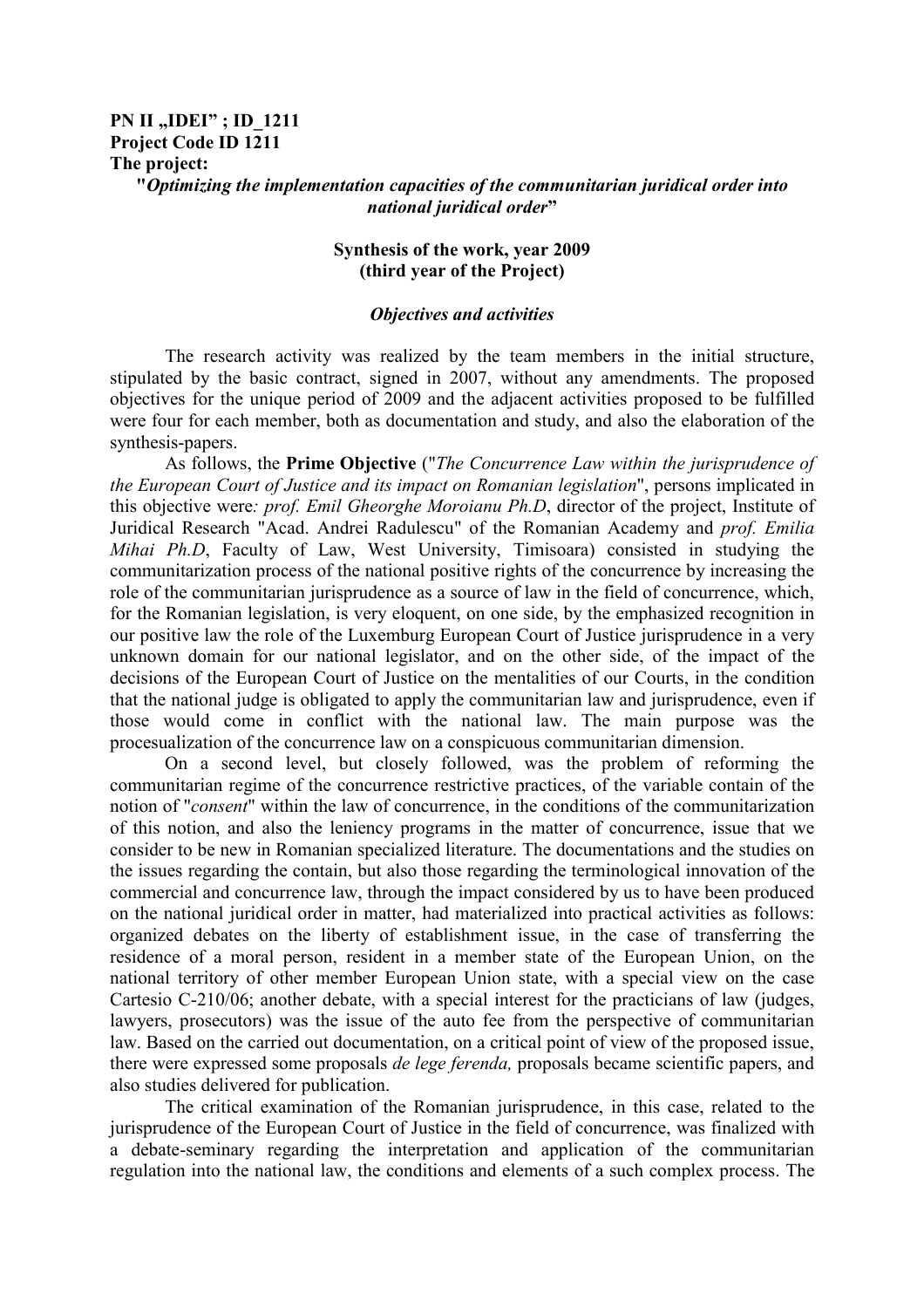discussions held within the debate-seminary were based on a case study – the Regulation (EC) nr. 1408/71.

**The second objective** (*The rights of the consumer and his protection through communitarian law*; persons implicated in fulfilling this objective: *prof. Emil Gheorghe Moroianu, Ph.D* and *prof. Emilia Mihai, Ph.D.*) aimed the study of the specific proceedings in Europe regarding the defense of the rights of the consumers, *de facto* responsibility of the product and, also, standardizing the contractual law, aspects that will be a challenge for the Romanian legislator.

 There also had been studied the communitarian politics, the legislation and European jurisprudence regarding the consumers protection, it was analyzed the experience in this matter of other member states. The research in 2010 will be finalized with *de lege ferenda* proposals in this matter.

 The **third objective** (*A critical examination of the Romanian penal law and jurisprudence in relation with the communitarian acts in the matter*) was developed in **two directions**: 1. **First direction** (*scientific researcher II Tudor Avrigeanu, Ph.D*, Institute of Juridical Studies of the Romanian Academy) was constituted by the analysis of the concepts of *justification* and *imputation*, with their derivates within the Romanian legislation, and systematically neglecting their theological substratum origin, pointed out by European researches in the field of penal law. The necessity of conducting investigations that will thoroughly show the substratum of the two concepts is a very actual theme because of the debates over the last few years on the drafts for a new Romanian penal code. The actual adopted Penal code, pointed out the existent lacunas regarding the theoretical fundaments in the Romanian penal law. There were taken into consideration, within the critical analysis, comparative elements from the perspective of elaboration the penal concepts and categories from Romania and other member states from which legislations some regulations were taken. After taking over certain provisions, there were made supplementary correlations that will permit a general perspective on these concepts from a European perspective. The conducted analysis-studies indicate an important gap of the Romanian penal doctrine in relation with the west and central European doctrines, the causes of such a gap being determined by neglecting the evolutions in the matter of the fundamental juridical research, the selection of the sources and separating the comparative analysis of the doctrines. There were also identified, within the conducted studies, massive terminological confusions, with possible and severe consequences in the field of penal jurisprudence. 2. **The second direction** of studying this objective ("*Normative acts in the field of European penal politics and modalities of reception in our juridical order"* and "*A critical evaluation of the Romanian legislative politics in fulfilling the European Space of Justice (Pylon III")* – (participants: *prof. Emil Gheorghe Moroianu, Ph.D*; *lecturer Ina Raluca Tomescu, Ph.D*, Faculty of Law and Administrative Sciences of the "Constantin Brancusi" University, Tg. Jiu; *Ion Ifrim, scientific researcher III*, Institute of Juridical Studies of the Romanian Academy).

 Our research emphasize that it is not possible that the penal legislation to be left out during the European integration processes, exclusively only in relation with the national interests. For example, the assurance of the free circulation of the persons, goods, services could not be realized without using the normative penal frame, even if we were referring only to the necessity of incrimination and sanction of the discrimination offences based on nationality, sex, religion, race, economical relations or labor relations. The penal norm is inevitably involved in the repression of the offences regarding the obstruction of the free circulation of goods, through custom, fiscal, administrative obstacles.

 The research also emphasizes the obligation of the member states to fulfill, unconditionally the goals of the European Union, using all means they dispose, including the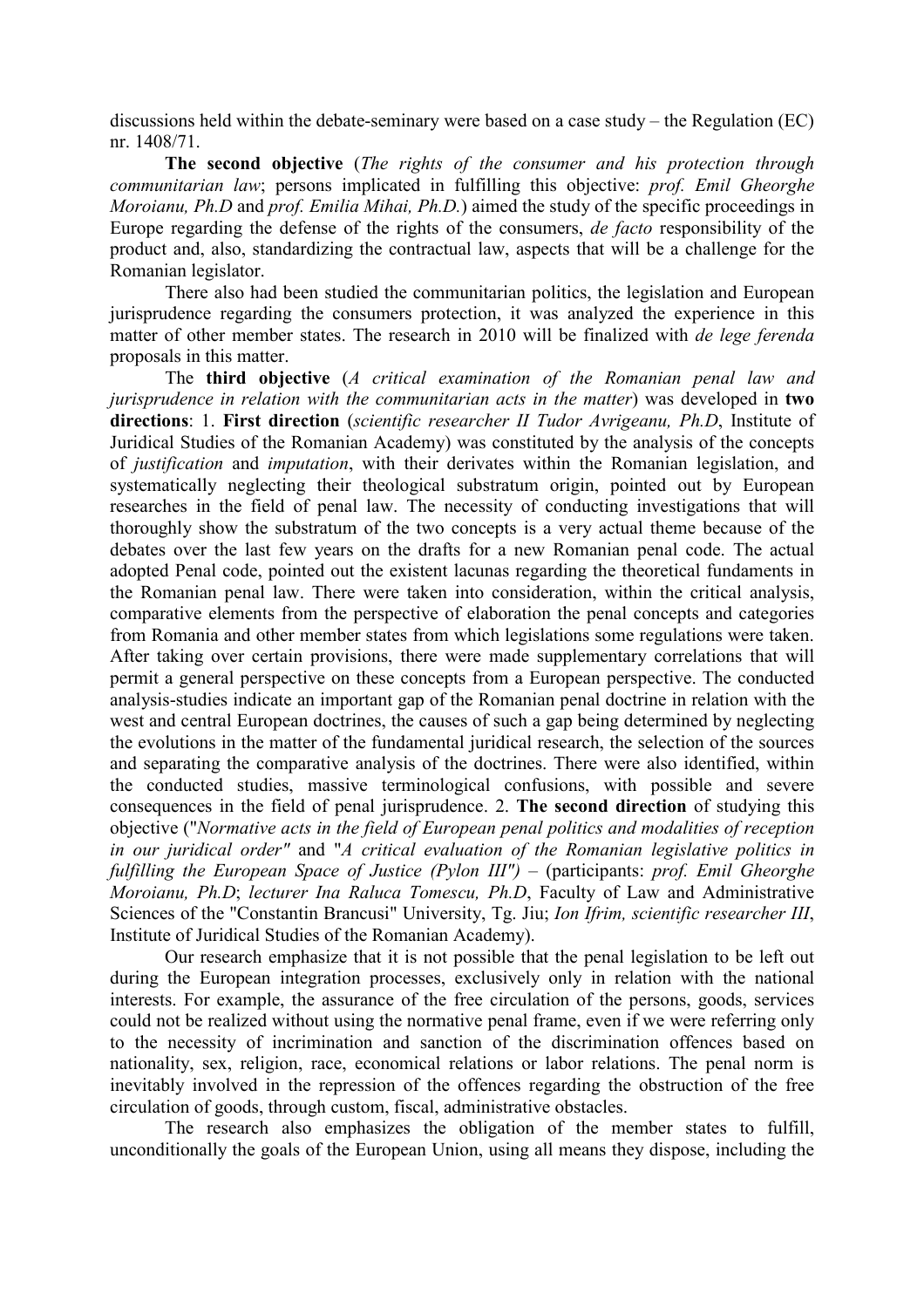penal instruments, wherever these instruments would prove more efficient in fulfilling the goals of the Union.

 The attention of the research focalized also on the extremely actual issue of the intervention of the penal law in repression the serious deeds of aggression the financial interests of the European Union.

 As certain that are big frauds both in the way of spending the communitarian funds, and also in collecting the incomes, it is necessary (in the opinion of the team members of the project) that member states, even individually, must conceive distinct national penal politics of incrimination and sanction of such offences. From the undertaken studies the outcome was that the implication of the penal law is required also by the growth, in a very alarming proportion, of the European criminality. Our research aimed also a critical analysis of the Law. nr. 302/2004, regarding the international judicial cooperation in criminal matter, with the further modifications and completions, Frame  $-$ Decision nr. 2002/584/JAI (13<sup>th</sup> of June 2002) of the European Council regarding the European arrest warrant and the extradition between the member states of the European Union - first concrete measure in the field of judicial cooperation in criminal matter between the member states of the European Union in applying the principle of mutual recognition; the European Union Convention from  $29<sup>th</sup>$  of may 2000 regarding the judicial assistance in criminal matter between the member states of the European Union and the Protocol adopted at  $16<sup>th</sup>$  of October 2001; Convention adopted at  $19<sup>th</sup>$  of June 1990 regarding the application of the Schengen Agreement (adopted at 14 June 1985 that eliminates gradually the control at the common frontiers) and other relevant regulations for the judicial cooperation in criminal matter with the European Union member states.

 The analysis pursued the goal of detection of some more facile modalities of recognition of the judgments pronounced in a state and applicable in other state, the principle of mutual recognition being a key-factor in the development of a free zone of liberty, security and justice, but also in the growth of protection the fundamental rights.

 The critical examinations of such issues caused interesting debates between the young practitians (judges, prosecutors, lawyers). One of the debates was: *Juridical implications of the future accepting declaration of the European Court of Justice competence, within the IIIrd Pylon of European Union* – *Juridical and police cooperation in criminal matter* (article 35 EU).

 Regarding the analysis of the European Space of Justice the debates centered on the *preliminary matter* within the national Courts of the last grade and guide marks regarding the communitarian juridical frame of the mutual recognition of the diplomas (degrees), a controversial issue and still not clear for the Romanian education system.

 It must be emphasized that the debates-seminaries were periodical organized at the Institute of Juridical Research "Acad. Andrei Radulescu" of the Romanian Academy, within the Centre of European Law Studies, structural component of the Institute, as a result of this Project of exploratory research.

 We proposed, through the challenging issues, to facilitate a critical familiarization of the young researchers with the actual lacuna in the process of harmonization of our legislation with the communitarian legislation, with the appetite for a more critical and thorough correlation of our legislative system and jurisprudence.

*Regarding the professional evolution* of the team members, in June 2009 one of the team member, *lecturer Ina Tomescu* sustained the doctoral thesis in the field of military sciences, with the subject: "*The European Union Politics regarding the Fight against the International Terrorism*", a large part of the thesis was the documentation and theoreticalcritical elaboration studies for this project.